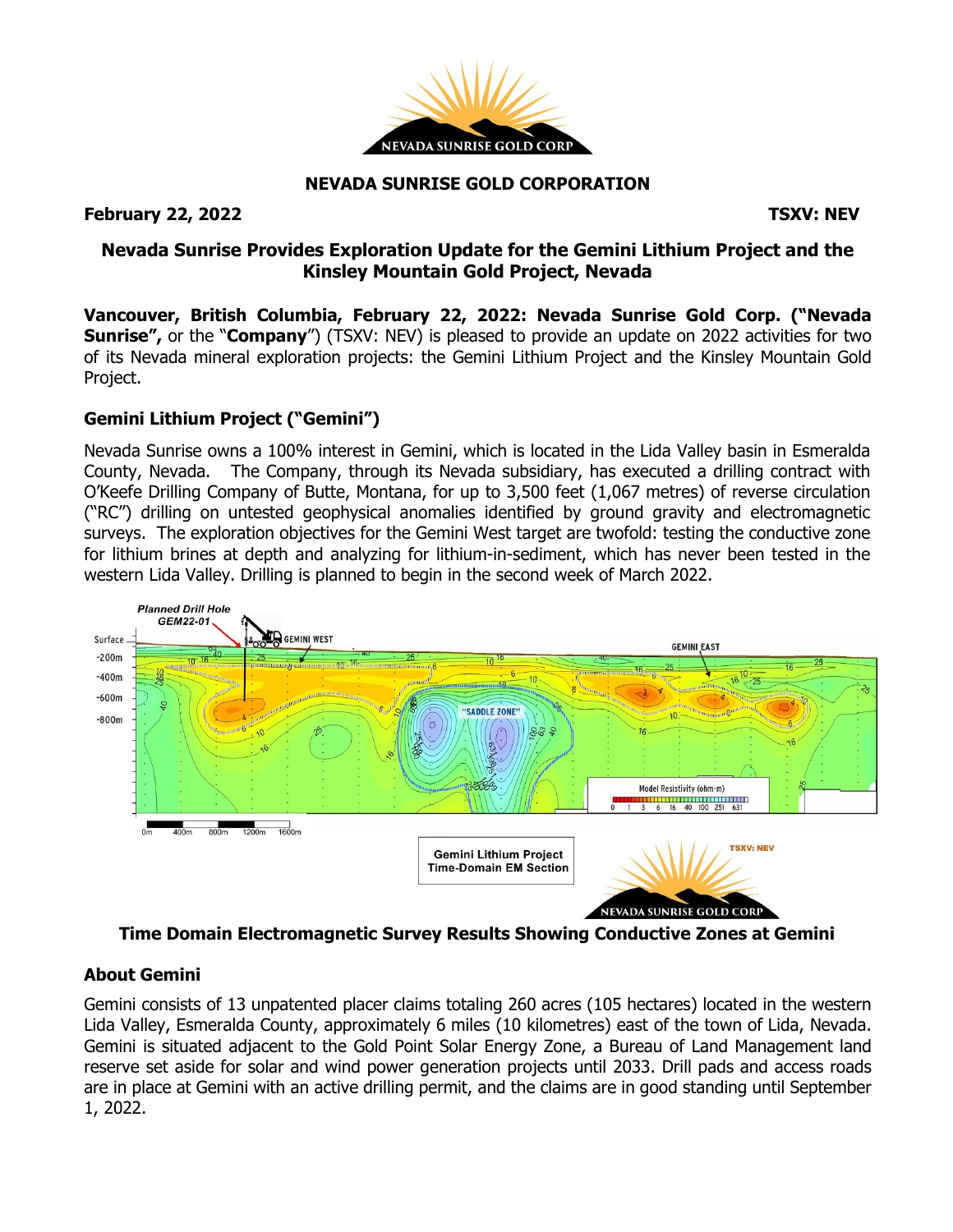The Lida Valley is a flat, arid basin with a similar geological setting to the better-known Clayton Valley basin where Albermarle Corporation operates the Silver Peak lithium brine mine, which has operated continuously since 1966. Exploration at Gemini is complemented by the Company's 80.09 acre/feet/year water right, a pre-requisite for the exploration and development of lithium brine projects in Nevada. Under State of Nevada law, water cannot be pumped from a subterranean source without a valid water permit.

For further information on Gemini, including location maps and photos **click [here](https://www.nevadasunrise.ca/projects/nevadalithium/)**

# **Kinsley Mountain Gold Project ("Kinsley Mountain")**

Nevada Sunrise also announces that its joint venture partner, New Placer Dome Gold Corp. ("New Placer Dome") (TSXV: NGLD) reports that IP/resistivity surveying is ongoing at Kinsley Mountain, currently targeting the under-explored Kinsley North Range. Five survey lines totaling 15.9 line kilometres have been completed at Kinsley North with an additional nine lines totaling 29.7 line kilometres planned.

## **Highlights of New Kinsley North Range IP/Resistivity Targets**

- 2021-2022 IP/resistivity surveys expanded 6.5 kilometres north of the high-grade gold Western Flank Zone to test underexplored Kinsley North Range targets (see Figure 1).
- Chargeability breaks indicative of significant displacement and arsenic  $\pm$  antimony in soil anomalies associated with property-scale northwest-trending fault structures analogous to those host significant gold resources along the Kinsley NW fault.
- Chargeability/resistivity breaks and broad arsenic  $\pm$  antimony in soil anomalies associated with northeast to northwest-trending block faulting exposing prospective lower Pogonip Group carbonate rocks.
- Chargeability highs are associated with mapped jasperoid and arsenic-antimony in soil anomaly along north-trending fault structure in the centre of the range.
- Nine Kinsley North IP/resistivity lines are planned to cover a significant strike length of block faulted Pogonip Group and upper Notch Peak Formation rocks on the east side of the Kinsley Range.

For further information about Kinsley Mountain, including maps and photos **[click](https://www.nevadasunrise.ca/projects/kinsley-mountain/) here**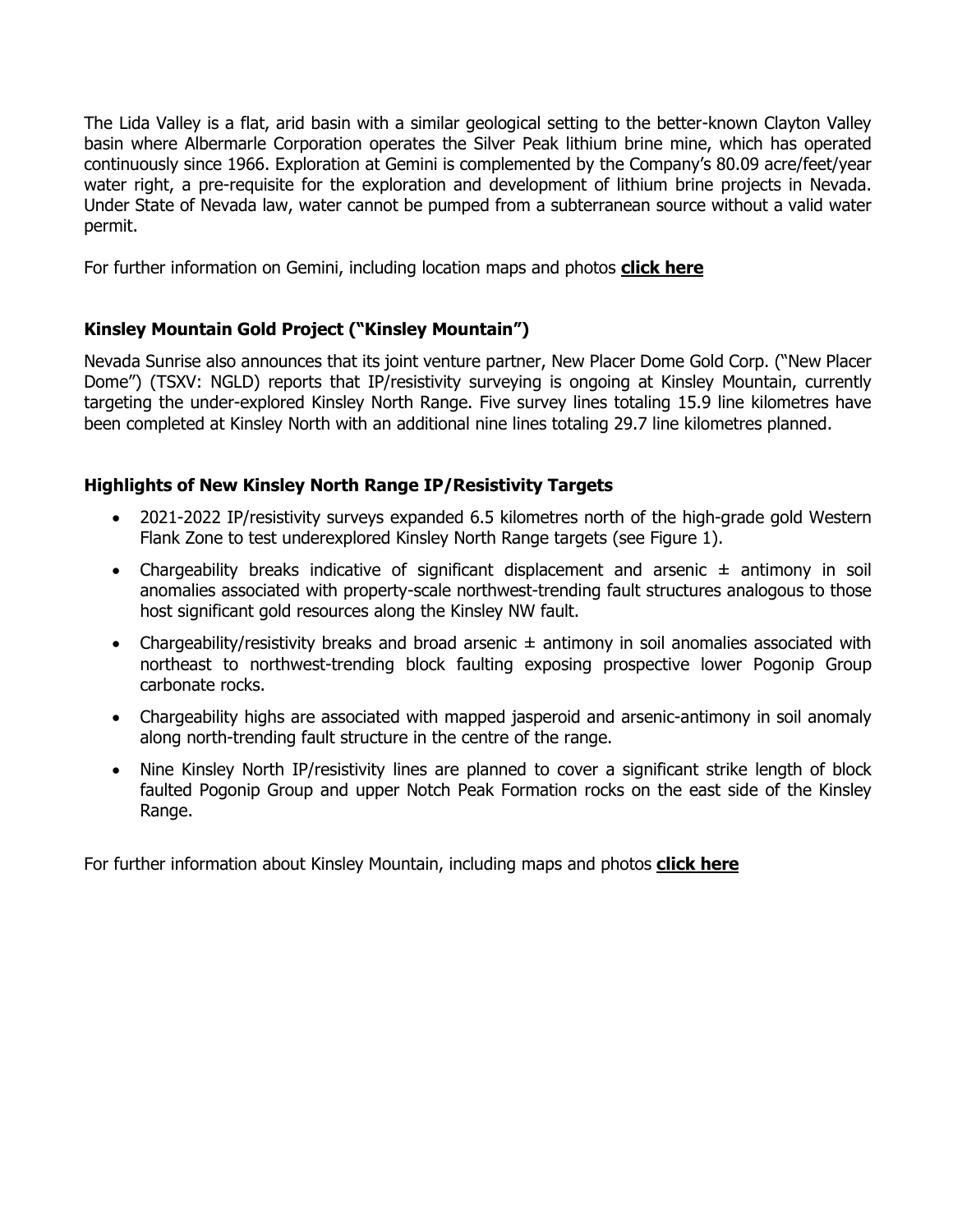

**Figure 1: 2020-2022 IP/resistivity Survey Chargeability Inversions with Geochemistry (Kinsley North Range inversions are featured)**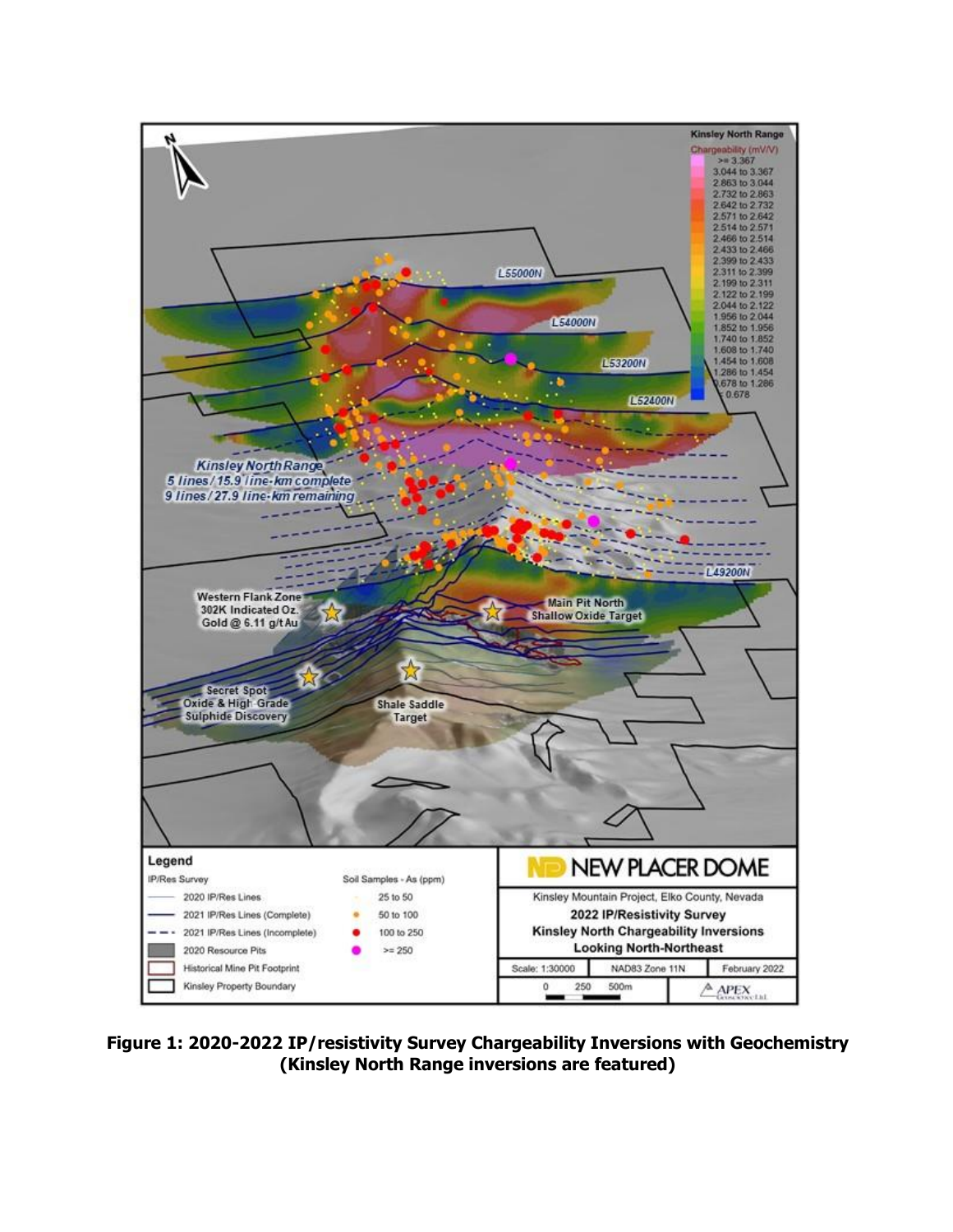## **Methodology and QA/QC**

A total of 14 lines totalling approximately 50.9 line kilometres were completed to mid-February during the 2021-2022 Kinsley Mountain geophysical program. The lines are spaced 150 to 1,000 metres apart, with line lengths ranging from approximately 2.5 to 4.0 kilometres. Data were collected using the Direct Current Resistivity, Induced Polarization ("DCIP") method, on a 16-channel pole-dipole array with a dipole size (a-spacing) of 100 metres. A GDD GRx16 receiver and GDD 5000W-2400V-20A IP Tx model Tx4 transmitter was used. Raw data were loaded into GDD IP Post-Process software and Geosoft Oasis Montaj software for quality control and review. The reviewed data were used to produce pseudo section plots of apparent resistivity and apparent chargeability and were the input for the inversion. Inversions were completed using the UBC-GIF DCIP2D inversion codes. Each line of data was inverted independently. The resistivity and IP inversion is a two-step process. The resistivity inversion is run first, and this model is used in the chargeability inversion. Multiple inversions were completed for quality control.

## **Qualified Person**

The scientific and technical information contained in this news release has been reviewed and approved by Robert M. Allender, Jr., CPG, RG, SME and a Qualified Person for Nevada Sunrise as defined in National Instrument 43-101 – *Standards of Disclosure for Mineral Projects*. Mr. Allender has examined the information provided by New Placer Dome, which includes the data disclosed underlying the information and opinions contained herein.

#### **About Nevada Sunrise**

Nevada Sunrise is a junior mineral exploration company with a strong technical team based in Vancouver, BC, Canada, that holds interests in gold, copper, cobalt and lithium exploration projects located in the State of Nevada, USA.

The Company's key gold asset is a 20.01% interest in a joint venture with New Placer Dome Gold Corp. (TSXV: NGLD) at the Kinsley Mountain Gold Project near Wendover, NV. Kinsley Mountain is a Carlinstyle gold project hosting a National Instrument 43-101 compliant gold resource consisting of **418,000 indicated ounces of gold grading 2.63 g/t Au (4.95 million tonnes), and 117,000 inferred ounces of gold averaging 1.51 g/t Au (2.44 million tonnes), at cut-off grades ranging from 0.2 to 2.0 g/t Au <sup>1</sup> .**

<sup>1</sup> Technical Report on the Kinsley Project, Elko County, Nevada, U.S.A., dated June 21, 2021 with an effective date of May 5, 2021 and prepared by Michael M. Gustin, Ph.D., and Gary L. Simmons, MMSA and filed under New *Placer Dome Gold Corp.'s Issuer Profile on SEDAR [\(www.sedar.com\)](https://c212.net/c/link/?t=0&l=en&o=3232825-1&h=4288497972&u=http%3A%2F%2Fwww.sedar.com%2F&a=www.sedar.com).*

Nevada Sunrise has right to earn a 100% interest in the Coronado VMS Project, located approximately 48 kilometers (30 miles) southeast of Winnemucca, NV. The Company owns a 15% interest in the historic Lovelock Cobalt Mine and the Treasure Box copper properties, each located approximately 150 kilometers (100 miles) east of Reno, NV, with Global Energy Metals Corp. (TSXV: GEMC) holding an 85% participating interest.

Nevada Sunrise owns 100% interests in the Jackson Wash and Gemini lithium projects, both of which are located in Esmeralda County, NV. The Company owns Nevada water right Permit 86863, located in the Lida Valley basin, near Lida, NV.